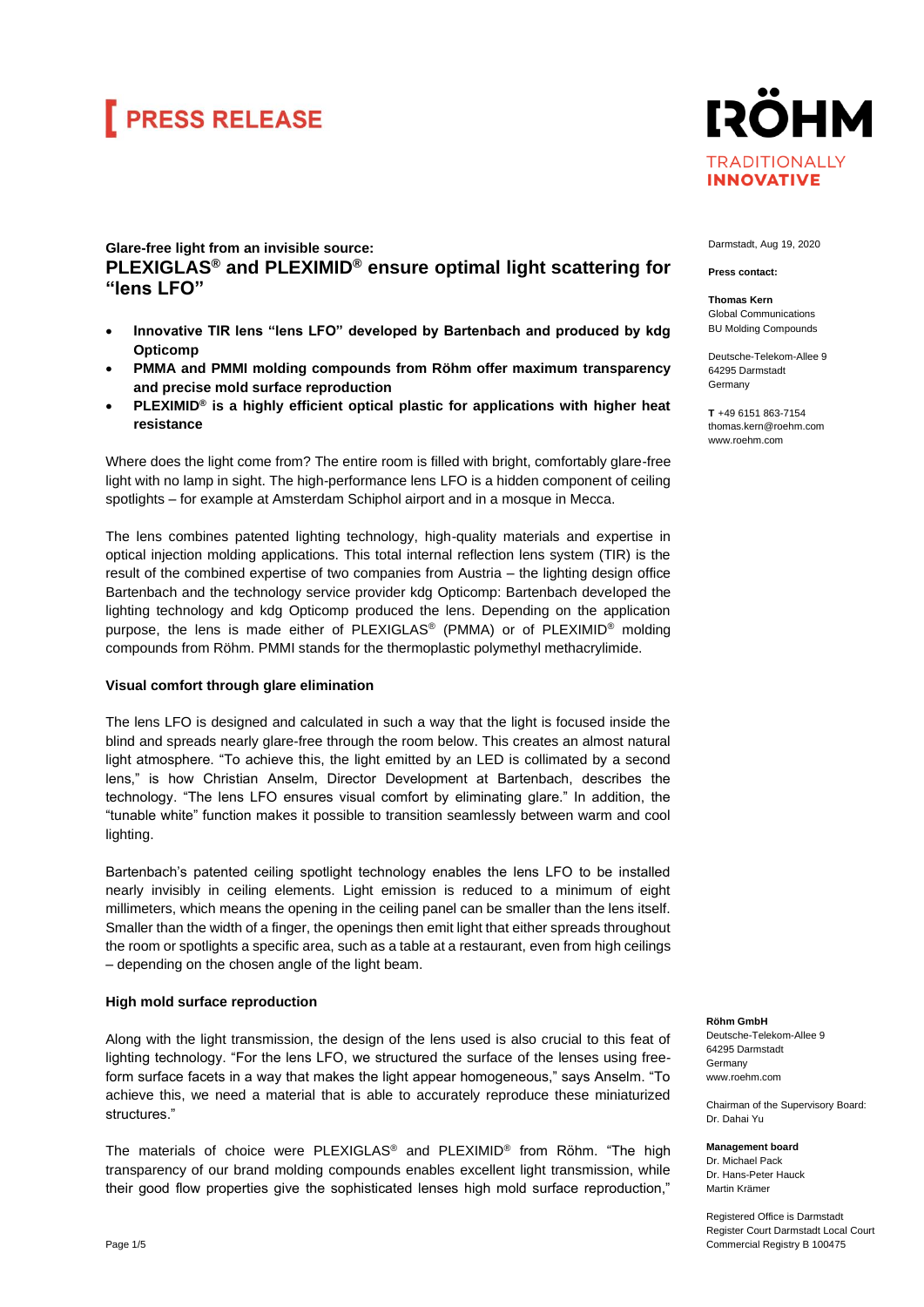## **FRESS RELEASE**



explains Dr. René Kogler, Head of Product Management for Lighting, Extrusion, Optics at Röhm. He points out the advantage of offering two branded products for lighting applications with outstanding optical properties from a single source: "Besides the optical properties, the two materials also have high UV and weather resistance. Due to its higher heat deflection temperature, PLEXIMID® is also suitable for applications with high heat development, such as headlamp lenses in automotive manufacturing or for integrated luminaires. This is confirmed by the recent classification of PLEXIMID® TT50 as an optical high-temperature material in accordance with UL 746B of up to 130°C."

#### **"Dematerialized light source"**

The unobtrusive installation of the downlights is very appealing for light design in rooms with a strong architectural impact, as the lighting does not detract from the architecture. "The quality of the light may be a topic of conversation, but not the luminaire itself," emphasizes Anselm. The lens LFO therefore embodies a guiding principle of company founder Professor Christian Bartenbach, who is internationally renowned as the "pioneer of lighting planning": "The light source should be dematerialized so it is no longer noticeable."

Bartenbach GmbH has continuously developed lens LFO, while the tools are constantly being adapted to the latest LED technologies. There is now also a generation of this lens that is compatible with CSP LEDs, which the company offers its customers in tailored lighting concepts. The applications range from acoustic ceilings to hotel foyers, offices, living spaces and even cable cars.

#### **PMMI for higher temperatures**

One option for ceiling lighting in very large and high rooms is arranging lenses of the same type in clusters. However, this is more elaborate and often undesired architecturally, as too many light points would be too visible. Anselm finds it a more elegant solution to achieve the same brightness with only one light point. Yet this requires a stronger LED, which increases the thermal point load. Since the circuit board becomes very hot, the lens is exposed to high contact temperatures. This pushes the molding compounds PLEXIGLAS® 8N and 7N, which are used for the lens LFO in other applications, to their limits despite their good heat deflection.

The injection molding experts at kdg Opticomp came up with the solution. "For this application, we required a material that would allow for significantly higher temperatures while also maintaining optimum efficiency. We therefore suggested that Bartenbach should injection mold this type of lens LFO with PMMI," explains Alexander Wörle, Head of Technology and Innovation at kdg Opticomp. "From our collaboration with Röhm, we were familiar with the special molding compound PLEXMID® TT50 as a highly efficient optical plastic with an increased heat deflection temperature."

The challenge for kdg Opticomp lay in optimizing the manufacturing processes in a way that would allow this special molding compound to be processed using the existing injection compression mold. After all, it is still also used to manufacture the lens LFO from PMMA. Their experience in handling the material allowed the company to master this challenge with highly targeted optimization loops. Wörle emphasizes, "PLEXIMID® increases the performance spectrum of lenses enormously and opens the door for new applications. We take great pleasure in providing better light this way."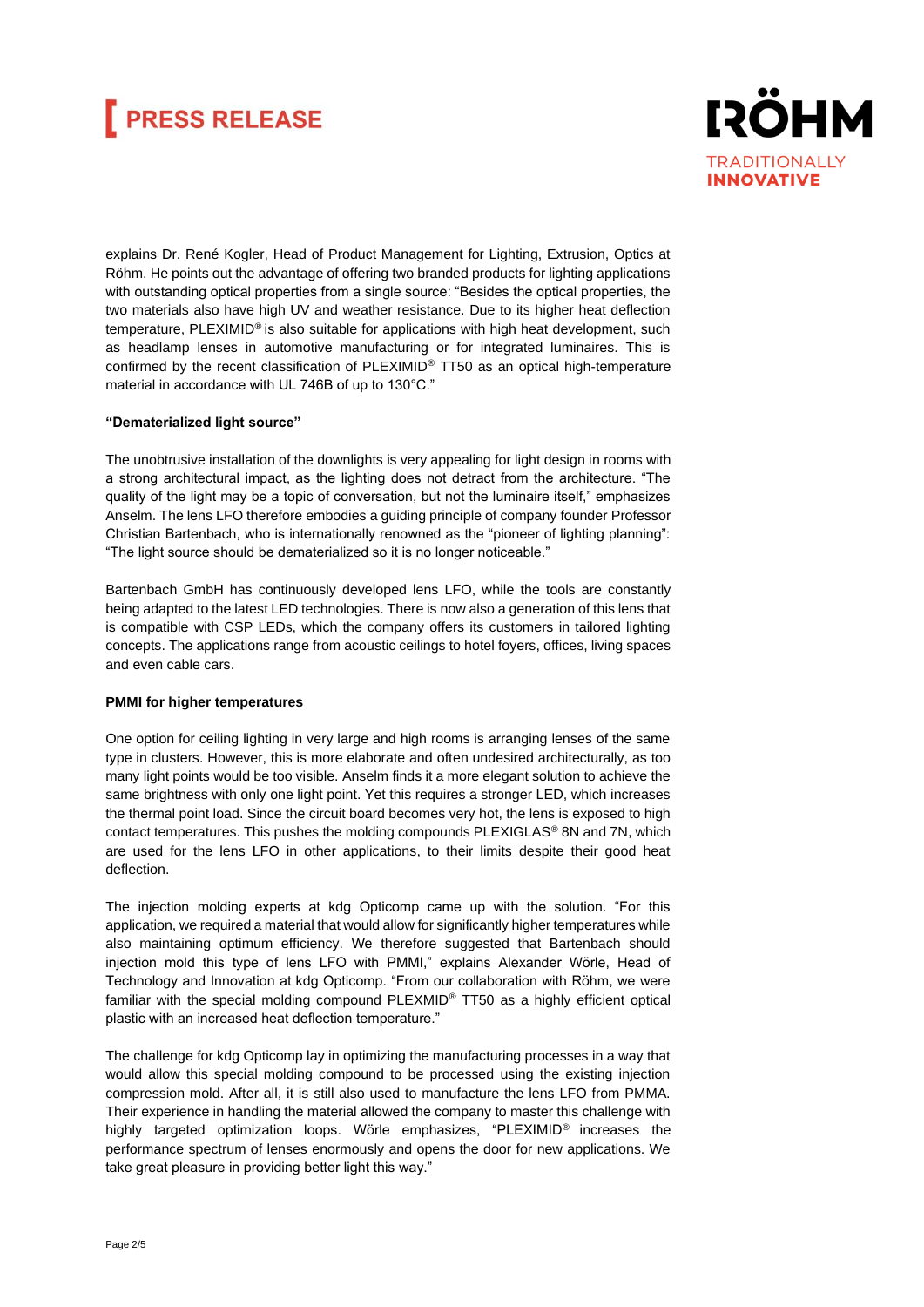# **PRESS RELEASE**



### [Fotos]



Depending on its application, the TIR lens LFO from Bartenbach and kdg Opticomp is made from PLEXIGLAS® or PLEXIMID® molding compounds from Röhm. © kdg Opticomp GmbH



PLEXIGLAS<sup>®</sup> and PLEXIMID<sup>®</sup> ensure high mold surface reproduction of the delicate facets of the lens LFO. © kdg Opticomp GmbH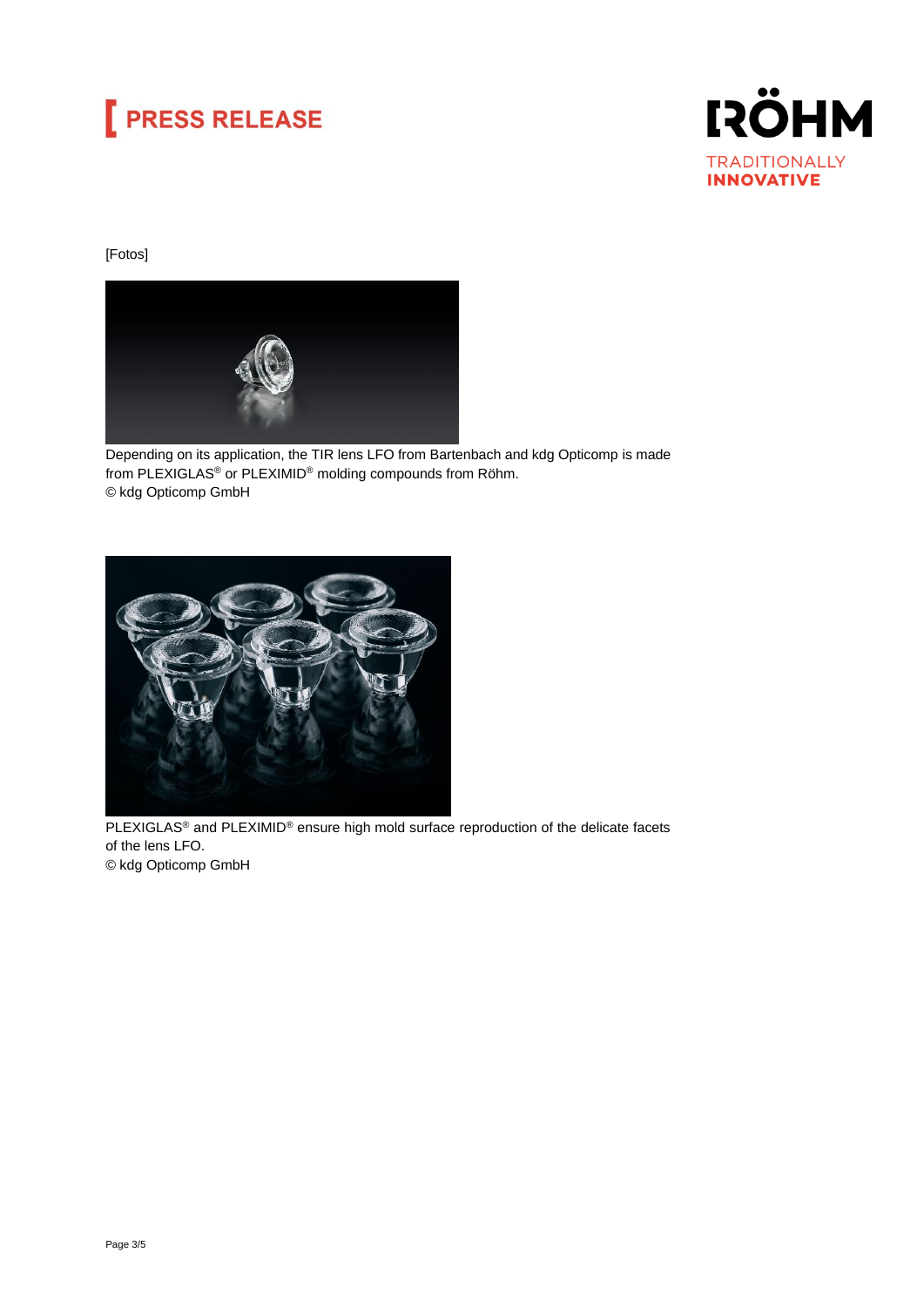# **PRESS RELEASE**





In this office building, the lens LFO is installed almost invisibly in the acoustic plasterboard ceiling. The light source does not detract from the architecture. © Bartenbach GmbH



Pleasant light in the office: The lens LFO spreads the light throughout the room without glare. © Bartenbach GmbH